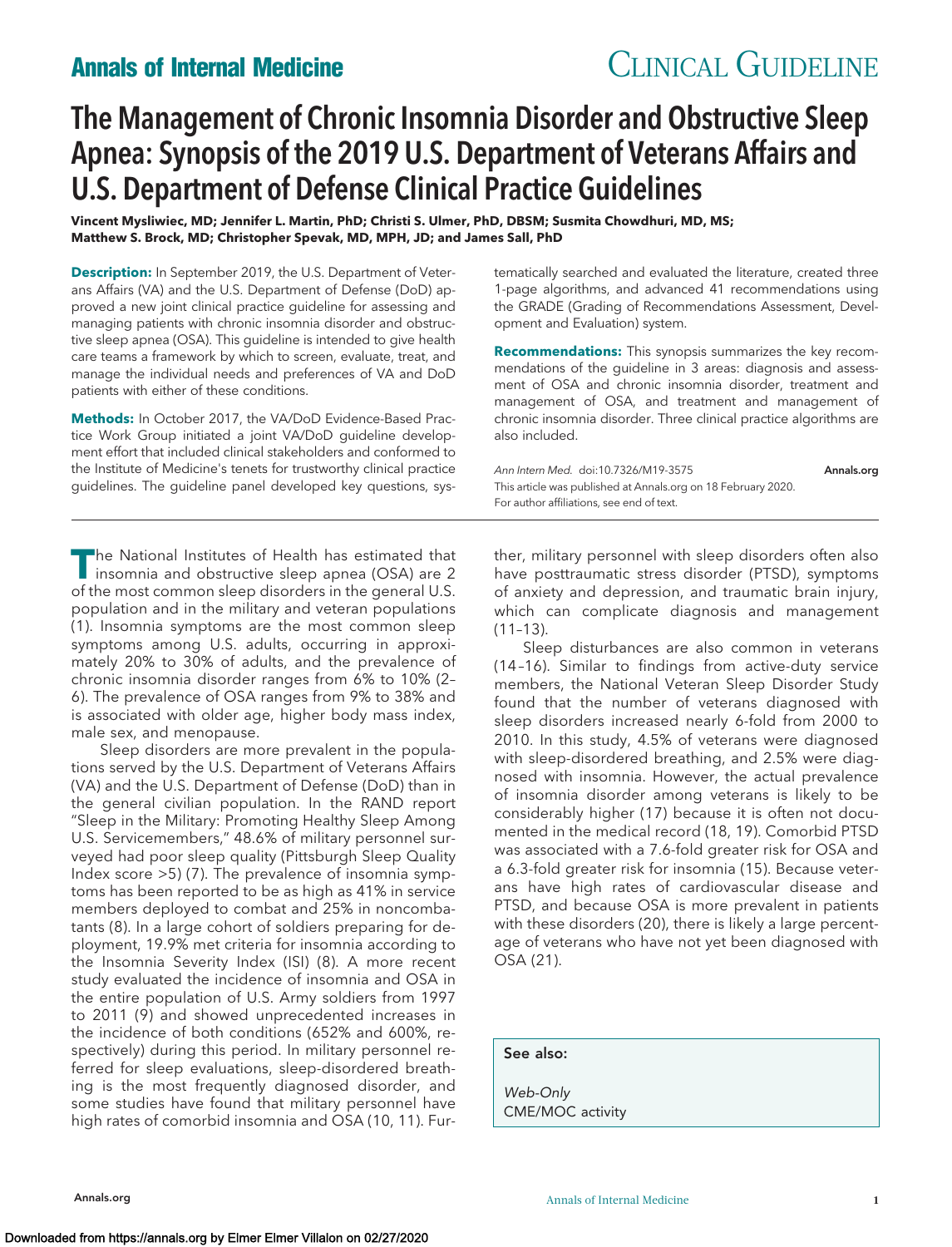## **GUIDELINE DEVELOPMENT PROCESS**

To develop these recommendations, the VA/DoD followed a process developed by the VA/DoD Evidence-Based Practice Work Group that adheres to the standards for trustworthy guidelines (22). The group selected 4 guideline panel cochairs, 2 from the VA and 2 from the DoD. The cochairs, in conjunction with VA and DoD leadership, selected a multidisciplinary panel of practicing clinician stakeholders from various specialties, including sleep medicine, neurology, psychology, psychiatry, pulmonology, otolaryngology, internal medicine, dentistry, pharmacy, and nursing. The VA/DoD contracted with The Lewin Group, a third party with expertise in clinical practice guideline development, to facilitate meetings and the development of key questions using the PICOTS (population, intervention, comparator, outcomes, timing of outcomes measurement, and setting) format. A patient and family stakeholder focus group was convened to assist in determining the scope and inform the development of key questions. The guideline panel developed 20 key questions to guide the evidence review. The systematic search of the peer-reviewed literature was conducted by ECRI Institute and covered the period from 1 January 2008 to 15 May 2018. The search methods and results are detailed in the full guideline [\(www.healthquality.va.gov/guidelines/CD/insomnia](http://www.healthquality.va.gov/guidelines/CD/insomnia/index.asp) [/index.asp\)](http://www.healthquality.va.gov/guidelines/CD/insomnia/index.asp). In collaboration with ECRI Institute, the guideline panel evaluated the body of evidence and developed the recommendations using the GRADE (Grading of Recommendations Assessment, Development and Evaluation) methods (23–25).

## **RECOMMENDATIONS**

This guideline represents an important step toward improving the management of patients with chronic insomnia disorder, OSA, or both in the VA and DoD. As with other clinical practice guidelines, challenges remain, including evidence gaps and the need to develop effective strategies for guideline implementation and for evaluation of the effect of guideline adherence on clinical outcomes. This guideline is intended for VA and DoD health care practitioners, including physicians, nurse practitioners, physician assistants, psychologists, social workers, nurses, clinical pharmacy specialists, dental specialists, and others involved in the care of service members or veterans with chronic insomnia disorder, OSA, or both.

## **Diagnosis and Assessment of OSA and Chronic Insomnia Disorder**

Assessment of patients with sleep symptoms is the first step in identification of OSA, and evidence supports use of specific screening questionnaires. With an apnea– hypopnea index (AHI) of 5 events per hour or greater on polysomnography (PSG) as the gold standard to define OSA, our evidence review yielded data on the diagnostic accuracy of the Berlin Questionnaire, the STOP questionnaire, the STOP-BANG questionnaire, and the Epworth Sleepiness Scale (26).

After reviewing the sensitivity and specificity of each tool reported by Chiu and colleagues (26), the work group agreed that none had acceptable accuracy to definitively diagnose OSA. Because objective testing is required after screening, the work group focused on sensitivity as the metric of choice to increase the likelihood of detecting OSA on diagnostic testing. Among the 4 screening tools, STOP and STOP-BANG had the highest sensitivities. Given the performance similarities and simpler administration, the STOP questionnaire was included in our recommendation. This questionnaire consists of 4 dichotomous (yes or no) questions on snoring; tiredness, fatigue, or sleepiness during the daytime; observed apnea episodes; and history of high blood pressure. A score of 2 or higher (out of a possible 4, with 1 point for each positive response) discriminates high from low risk for OSA (27).

Although in-laboratory PSG is the gold standard for diagnosis of OSA, home sleep apnea testing (HSAT) is increasingly performed in clinical practice to establish the diagnosis among patients with a high pretest probability (28). Evidence supports use of a manually scored type III HSAT (unattended portable monitor) and an event index (for example, respiratory disturbance index, respiratory event index, or AHI) of 15 events per hour or higher to establish a diagnosis of moderate to severe OSA (29); however, the evidence is less clear for mild OSA (respiratory event index of 5 to 15 events per hour). For patients who have nondiagnostic HSAT (technically inadequate or AHI <5 events per hour), repeated testing with either HSAT or in-laboratory PSG should be done (29). In patients with an uncertain diagnosis of OSA or for whom treatment proves challenging, consultation with a sleep specialist is recommended.

In patients with suspected chronic insomnia disorder, self-reported measures are an important part of a comprehensive assessment. The ISI and the Athens Insomnia Scale are 2 such measures that have high diagnostic accuracy for insomnia (30). A systematic review found that both were sensitive and specific for accurately distinguishing between patients with and without insomnia disorder (31). A formal diagnosis of chronic insomnia disorder requires a detailed sleep, medical, substance, and psychiatric history.

#### **Treatment and Management of OSA**

For treatment of OSA, the work group recommended positive airway pressure (PAP) therapy for the entirety of a person's sleep period. Because adherence can be challenging, the work group also suggested continuing PAP treatment for OSA even in patients using it for less than 4 hours per night (the Medicare standard) and providing supportive, educational, and behavioral interventions to improve adherence early in treatment (32). Alcohol and certain medications (such as opioids or sedative hypnotics) can worsen OSA in some patients and should be used with caution or avoided if possible.

The literature supports an association between greater PAP use and improved outcomes, although there is no definitive evidence that it prevents major

**<sup>2</sup>** Annals of Internal Medicine **[Annals.org](http://www.annals.org) 2** Annals.org **2** Annals.org **2** Annals.org **2** Annals.org **2** Annals.org **2** Annals.org **2** Annals.org **2** Annals.org **2** Annals.org **2** Annals.org **2** Annals.org **2** Annals.o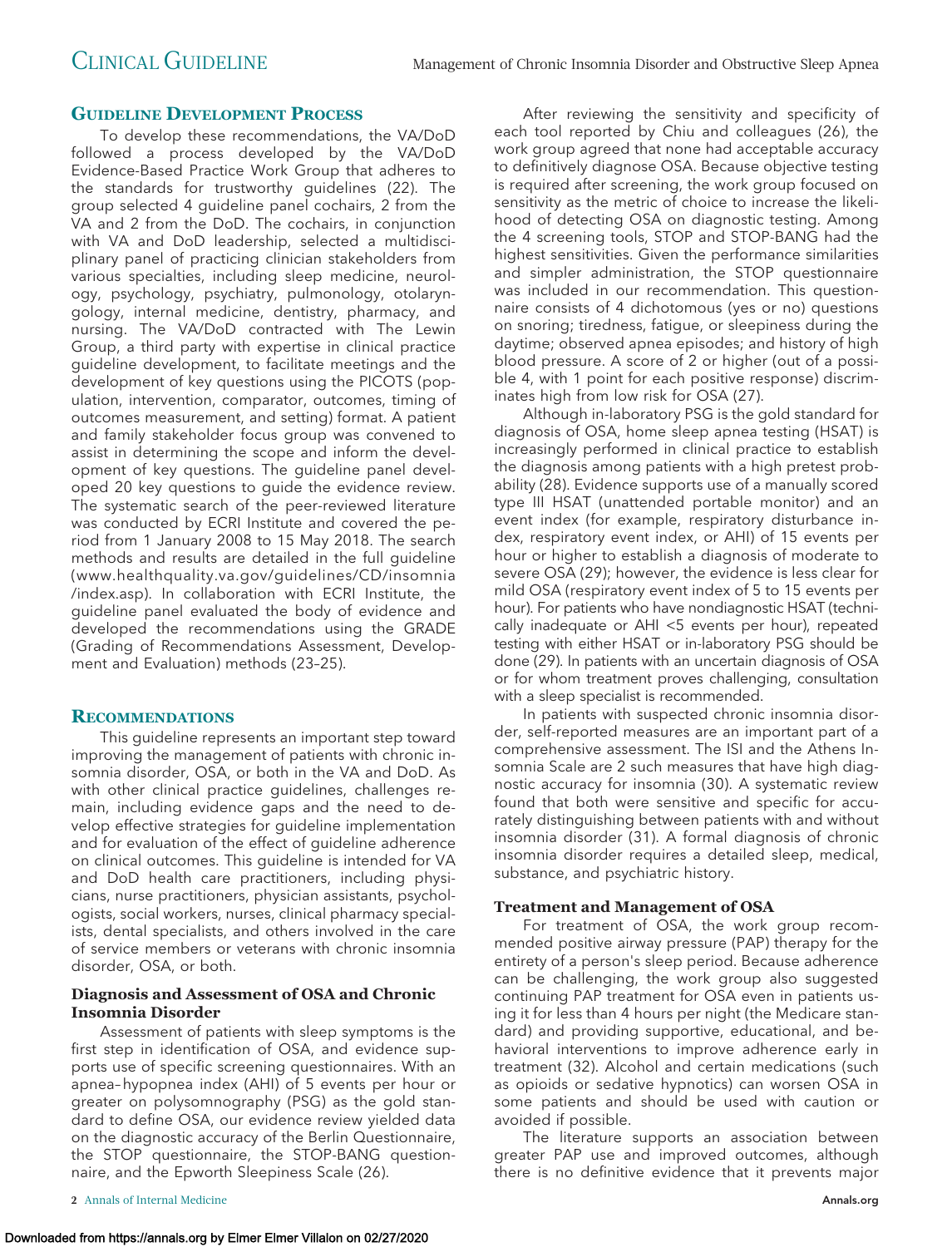adverse cardiovascular events (29, 33-35). Barbé and colleagues found no differences in the intention-totreat comparison of PAP versus control, whereby patients received no active intervention. However, PAP use for 4 or more hours per night was associated with reduced risk for new-onset hypertension or cardiovascular events compared with controls (7.90 vs. 11.02 events per 100 person-years) (29). In a meta-analysis of 235 studies, Khan and colleagues reported a clinically nonsignificant 26% risk reduction in major adverse cardiovascular events with mean PAP use of 3.5 hours per night; however, a sensitivity analysis found that increased use was associated with a decrease in major adverse cardiovascular events that was primarily driven by a clinically significant decrease in stroke (33). In addition, several studies have reported benefits for health-related quality of life with PAP use for less than 4 hours per night. For example, the BestAIR (Best Apnea Interventions for Research) study found that PAP therapy in patients with moderate to severe OSA without severe sleepiness improved several domains of healthrelated quality of life as well as daytime sleepiness (34), even though mean use was 3.8 hours per night at 6 months and 3.4 hours per night at 12 months. The safety of PAP therapy has been established across multiple cohort and interventional studies, and it is associated with primarily mild adverse effects, including nasal congestion, oronasal dryness, mask discomfort, and nocturnal awakenings (35).

After PAP therapy, the next most-studied treatments for OSA are mandibular advancement devices (MADs). The work group specifically reviewed studies comparing PAP therapy and MADs for patients with mild to moderate OSA (36 – 40). Although all studies concluded that PAP therapy was superior in reducing AHI, none found a statistically significant difference in improvement of daytime sleepiness, cognitive function, vigilance, hypertension, or quality-of-life measures. One randomized crossover trial of veterans diagnosed with OSA and PTSD reported clinically significant greater patient preference and adherence to MADs over PAP therapy (36), with an equivalent amelioration of PTSD and sleep-related quality-of-life symptoms. Thus, although MADs may not be as efficacious as PAP therapy in reducing AHI, their increased use, due in part to patient preference and acceptance, may result in similar overall treatment benefits.

# **Treatment and Management of Chronic Insomnia Disorder**

## *Cognitive and Behavioral Interventions*

Evidence suggests that cognitive behavioral therapy for insomnia (CBT-I) is effective in treating chronic insomnia. This therapy is a multisession, multicomponent treatment focused on sleep-specific thoughts and behaviors. Behavioral components include sleep restriction therapy (limiting time in bed to sleep time, followed by a gradual increase in time in bed as sleep efficiency improves), stimulus control (strengthening the association between the sleep environment and sleep and establishing consistent sleep patterns), relax-

ation therapy and counterarousal strategies, and sleep hygiene education (41, 42). Cognitive therapy components target maladaptive thoughts and beliefs about sleep. An abbreviated version of CBT-I, brief behavioral treatment for insomnia (BBT-I), focuses on the behavioral components of sleep restriction, stimulus control, and sleep hygiene only. Two systematic reviews examined the efficacy of behavioral therapies for insomnia. Trials assessed outcomes in the general adult population, subpopulations of older adults (for example, those aged ≥55 years), and patients with comorbid pain (41, 43). The systematic review by Brasure and colleagues (41) included 59 trials comparing CBT-I and BBT-I with passive controls and reported outcomes favoring these treatments, including improvements in ISI scores, sleep efficiency, sleep quality, and wake time after sleep onset (41).

The work group also considered delivery methods for CBT-I. Telehealth delivery platforms included providerdirected telemedicine and self-directed Internet-based programs that have been studied in patients with chronic insomnia, and these are potential strategies for increasing access to CBT-I in VA and DoD populations (44 –48). Ultimately, the group concluded that the evidence was insufficient to recommend for or against use of Internet-based or group delivery of CBT-I compared with face-to-face treatment.

Sleep hygiene education and pharmacotherapy are the most commonly offered treatments for chronic insomnia disorder (18); however, the work group concluded that these should not be considered first-line therapies (see the next 2 paragraphs). Sleep hygiene education commonly includes information about caffeine, alcohol, and nicotine use; exercise; the sleep environment; sleep–wake regularity and nap avoidance; and stress management (49). Although sleep hygiene education is a component of CBT-I, the work group evaluated the evidence for it as a standalone treatment. A systematic review by Chung and colleagues (49) included 12 studies that compared sleep hygiene education as monotherapy versus CBT-I for treatment of poor sleep or insomnia. None of the studies that were reviewed compared sleep hygiene education with no treatment or usual care, and findings favored CBT-I over sleep hygiene education for sleep onset latency, wake after sleep onset, sleep efficiency, and Pittsburgh Sleep Quality Index and ISI scores (49). In addition, a randomized controlled trial (RCT) by Morgan and colleagues (50) compared self-help CBT-I (for example, 6 weekly booklets that provided information on components of CBT-I) with advice on sleep hygiene. The selfhelp group showed clinically significant improvements in insomnia severity, sleep efficiency, and sleep quality (50).

Although the work group acknowledged a role of sleep hygiene education as a way to promote healthy sleep practices and prevent poor sleep habits among patients without chronic insomnia disorder, it concluded that sleep hygiene education alone may be not only ineffectual but also potentially harmful if patients receiving it as treatment for chronic insomnia disorder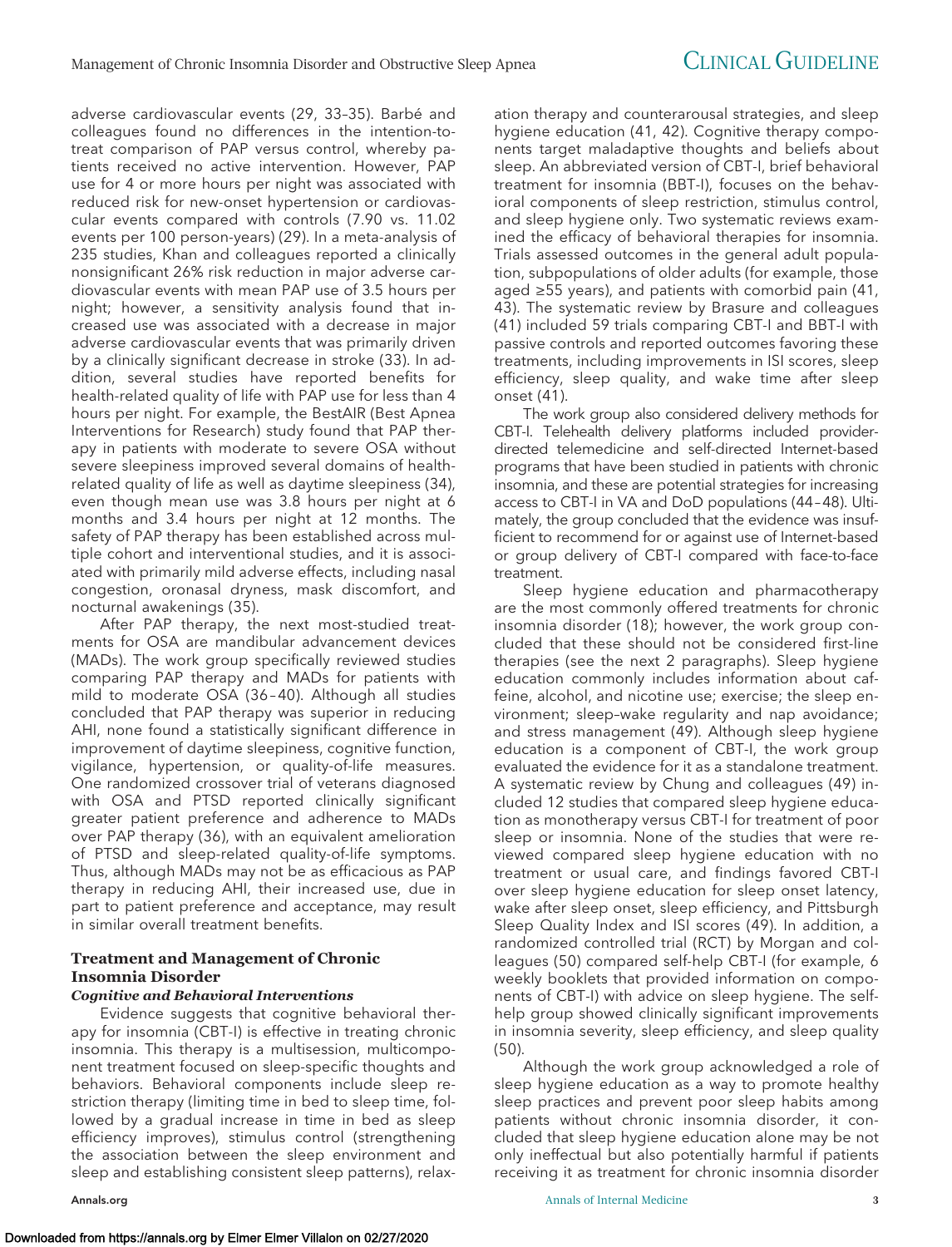#### *Table.* Recommendations

| <b>Recommendations, by Topic</b>                                                                                                                                                                                                                                                                                        | Strength*                  | Category <sup>+</sup>    |
|-------------------------------------------------------------------------------------------------------------------------------------------------------------------------------------------------------------------------------------------------------------------------------------------------------------------------|----------------------------|--------------------------|
| Diagnosis and assessment of OSA and insomnia disorder                                                                                                                                                                                                                                                                   |                            |                          |
| 1. For patients who report sleep symptoms, we suggest using the STOP questionnaire to stratify<br>risk for OSA.                                                                                                                                                                                                         | Weak for                   | Reviewed, newly<br>added |
| 2. We suggest that providers assess for sleep-disordered breathing in patients with a history of<br>cardiovascular or cerebrovascular events, congestive heart failure, and long-term<br>prescription opioid use.                                                                                                       | Weak for                   | Reviewed, newly<br>added |
| 3. Among patients with a high pretest probability of OSA, we suggest a manually scored type III<br>home sleep apnea test (unattended portable monitor) using an event index (e.g., respiratory<br>disturbance index, apnea-hypopnea index) ≥15 events per hour to establish the diagnosis of<br>moderate to severe OSA. | Weak for                   | Reviewed, newly<br>added |
| 4. For patients with a high pretest probability of OSA and a nondiagnostic home sleep apnea test<br>(i.e., technically inadequate or apnea-hypopnea index <5 events per hour), we recommend<br>repeated testing (home sleep apnea testing or laboratory-based polysomnography) for<br>OSA.                              | Strong for                 | Reviewed, newly<br>added |
| 5. For evaluating patients with suspected insomnia disorder, we suggest using the Insomnia<br>Severity Index or the Athens Insomnia Scale as part of a comprehensive sleep assessment.                                                                                                                                  | Weak for                   | Reviewed, newly<br>added |
| 6. There is no available evidence to recommend for or against additional diagnostic testing for<br>patients with chronic insomnia disorder who do not respond to CBT-I or pharmacotherapy.                                                                                                                              | Neither for nor<br>against | Reviewed, newly<br>added |
| <b>Treatment and management of OSA</b><br>7. We recommend that patients with OSA receiving PAP therapy use this treatment for the<br>entirety of their sleep periods.                                                                                                                                                   | Strong for                 | Reviewed, newly<br>added |
| 8. We suggest continuing PAP therapy for patients with OSA even if the patient is using it for <4<br>hours per night.                                                                                                                                                                                                   | Weak for                   | Reviewed, newly<br>added |
| 9. In patients with OSA, including those at high risk for poor adherence to PAP therapy (such as<br>those with posttraumatic stress disorder, anxiety, or insomnia), we recommend educational,<br>behavioral, and supportive interventions to improve PAP adherence.                                                    | Strong for                 | Reviewed, newly<br>added |
| 10. We suggest that patients with OSA and concurrent diagnoses/symptoms of posttraumatic<br>stress disorder, anxiety, or insomnia be offered interventions to improve PAP adherence on<br>initiation of therapy.                                                                                                        | Weak for                   | Reviewed, newly<br>added |
| 11. In appropriate patients with mild to moderate OSA (apnea-hypopnea index <30 events per<br>hour), we suggest offering mandibular advancement devices, fabricated by a qualified<br>dental provider, as an alternative to PAP therapy.                                                                                | Weak for                   | Reviewed, newly<br>added |
| 12. Among patients with anatomical nasal obstruction as a barrier to PAP use, we suggest<br>evaluation for nasal surgery.                                                                                                                                                                                               | Weak for                   | Reviewed, newly<br>added |
| 13. For patients with OSA with an apnea-hypopnea index of 15-65 events per hour and a body<br>mass index <32 kg/m <sup>2</sup> who cannot adhere to PAP therapy, we suggest evaluation for<br>surgical treatment with hypoglossal nerve stimulation therapy.                                                            | Weak for                   | Reviewed, newly<br>added |
| 14. For patients with severe OSA who cannot tolerate or are not appropriate candidates for other<br>recommended therapies, we suggest evaluation for alternative treatment with<br>maxillomandibular advancement surgery.                                                                                               | Weak for                   | Reviewed, newly<br>added |
| 15. For patients with OSA who cannot tolerate or have declined all other recommended<br>treatments, we suggest offering alternative/salvage therapies.                                                                                                                                                                  | Weak for                   | Reviewed, newly<br>added |
| 16. We suggest against oxygen therapy as a standalone treatment for patients with OSA who<br>cannot tolerate other recommended therapies.                                                                                                                                                                               | Weak against               | Reviewed, newly<br>added |
| 17. For patients without nasal congestion, we suggest against routine use of topical nasal<br>steroids for the sole purpose of improving PAP adherence.                                                                                                                                                                 | Weak against               | Reviewed, newly<br>added |
| 18. Due to the lack of clinically significant benefit, we cannot recommend for or against 1)<br>autotitrating PAP compared with fixed PAP, or 2) use of flexible pressure delivery (e.g.,<br>C-Flex [Respironics], expiratory pressure relief) to improve PAP adherence.                                                | Neither for nor<br>against | Reviewed, newly<br>added |
| Treatment and management of chronic insomnia disorder<br>Behavioral and psychological treatments                                                                                                                                                                                                                        |                            |                          |
| 19. We recommend offering CBT-I for treatment of chronic insomnia disorder.                                                                                                                                                                                                                                             | Strong for                 | Reviewed, newly<br>added |
| 20. We suggest offering BBT-I for treatment of chronic insomnia disorder.                                                                                                                                                                                                                                               | Weak for                   | Reviewed, newly<br>added |
| 21. There is insufficient evidence to recommend for or against group vs. individual CBT-I for<br>treatment of chronic insomnia disorder.                                                                                                                                                                                | Neither for nor<br>against | Reviewed, newly<br>added |
| 22. There is insufficient evidence to recommend for or against Internet-based CBT-I as an<br>alternative to face-to-face CBT-I for treatment of chronic insomnia disorder.                                                                                                                                              | Neither for nor<br>against | Reviewed, newly<br>added |
| 23. For patients diagnosed with chronic insomnia disorder, we suggest CBT-I over<br>pharmacotherapy as first-line treatment.                                                                                                                                                                                            | Weak for                   | Reviewed, newly<br>added |
| 24. We suggest offering CBT-I for treatment of chronic insomnia disorder that is comorbid with<br>another psychiatric disorder.                                                                                                                                                                                         | Weak for                   | Reviewed, newly<br>added |
| 25. There is insufficient evidence to recommend for or against mindfulness meditation for<br>treatment of chronic insomnia disorder.                                                                                                                                                                                    | Neither for nor<br>against | Reviewed, newly<br>added |
| 26. We suggest against sleep hygiene education as a standalone treatment for chronic<br>insomnia disorder.                                                                                                                                                                                                              | Weak against               | Reviewed, newly<br>added |

Continued on following page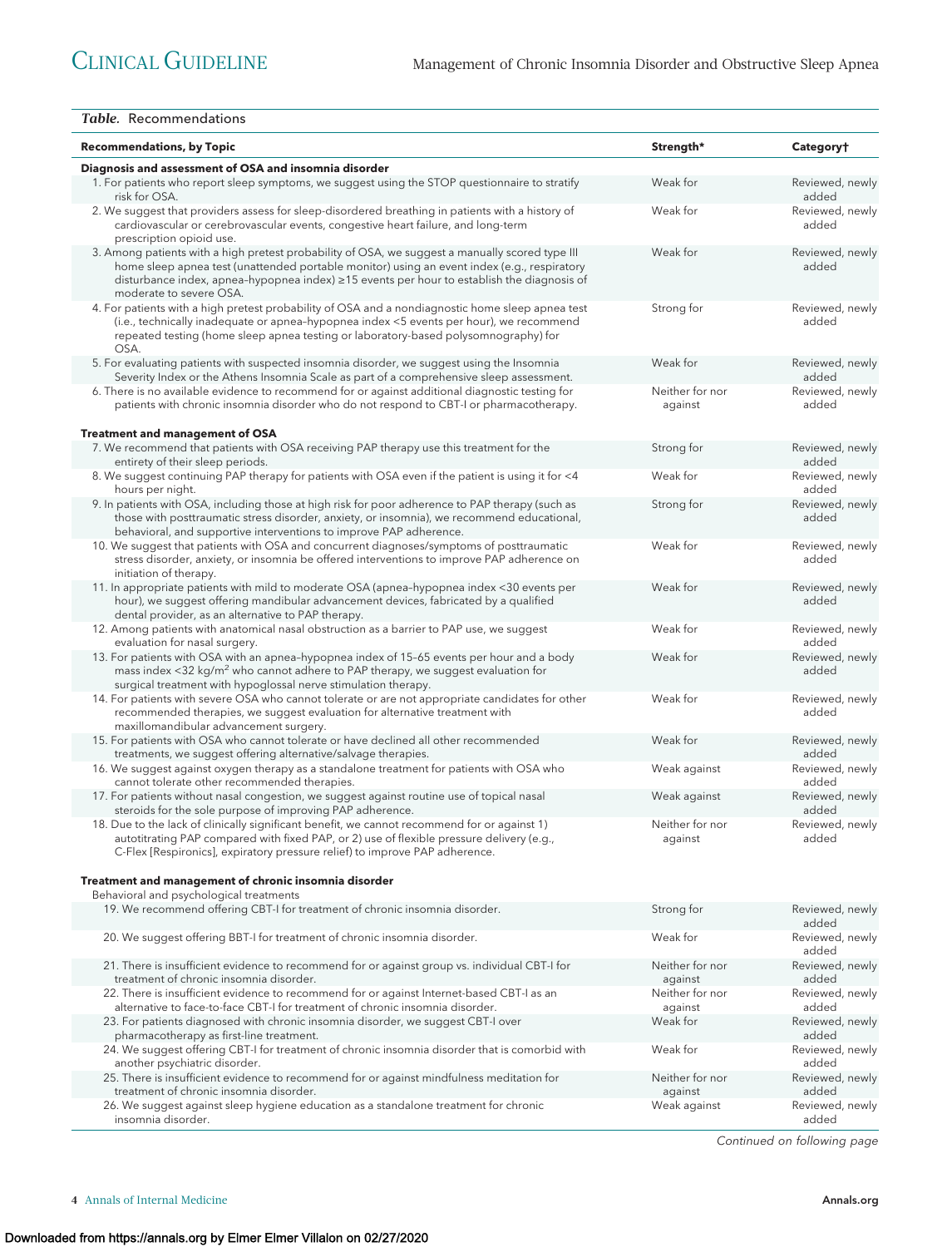#### *Table*—Continued

| <b>Recommendations, by Topic</b>                                                                                                                                                      | Strength*                  | Category <sup>+</sup>    |
|---------------------------------------------------------------------------------------------------------------------------------------------------------------------------------------|----------------------------|--------------------------|
| Complementary and integrative health treatments                                                                                                                                       |                            |                          |
| 27. We suggest offering auricular acupuncture with seed and pellet for treatment of chronic<br>insomnia disorder.                                                                     | Weak for                   | Reviewed, newly<br>added |
| 28. There is insufficient evidence to recommend for or against acupuncture other than<br>auricular acupuncture with seed and pellet for treatment of chronic insomnia disorder.       | Neither for nor<br>against | Reviewed, newly<br>added |
| 29. There is insufficient evidence to recommend for or against aerobic exercise, resistive<br>exercise, tai chi, yoga, and gigong for treatment of chronic insomnia disorder.         | Neither for nor<br>against | Reviewed, newly<br>added |
| 30. We suggest against cranial electrical stimulation for treatment of chronic insomnia disorder.                                                                                     | Weak against               | Reviewed, newly<br>added |
| Over-the-counter treatments                                                                                                                                                           |                            |                          |
| 31. We suggest against use of diphenhydramine for treatment of chronic insomnia disorder.                                                                                             | Weak against               | Reviewed, newly<br>added |
| 32. We suggest against use of melatonin for treatment of chronic insomnia disorder.                                                                                                   | Weak against               | Reviewed, newly<br>added |
| 33. We suggest against use of valerian and chamomile for treatment of chronic insomnia<br>disorder.                                                                                   | Weak against               | Reviewed, newly<br>added |
| 34. We recommend against use of kava for treatment of chronic insomnia disorder.                                                                                                      | Strong against             | Reviewed, newly<br>added |
| Pharmacotherapy                                                                                                                                                                       |                            |                          |
| 35. In patients who are offered short-course pharmacotherapy for treatment of chronic<br>insomnia disorder, we suggest use of low-dose (i.e., 3 or 6 mg) doxepin.                     | Weak for                   | Reviewed, newly<br>added |
| 36. In patients who are offered short-course pharmacotherapy for treatment of chronic<br>insomnia disorder, we suggest use of a nonbenzodiazepine benzodiazepine receptor<br>agonist. | Weak for                   | Reviewed, newly<br>added |
| 37. There is insufficient evidence to recommend for or against use of ramelteon for treatment<br>of chronic insomnia disorder.                                                        | Neither for nor<br>against | Reviewed, newly<br>added |
| 38. There is insufficient evidence to recommend for or against use of suvorexant for treatment<br>of chronic insomnia disorder.                                                       | Neither for nor<br>against | Reviewed, newly<br>added |
| 39. We suggest against use of antipsychotic drugs for treatment of chronic insomnia disorder.                                                                                         | Weak against               | Reviewed, newly<br>added |
| 40. We suggest against use of benzodiazepines for treatment of chronic insomnia disorder.                                                                                             | Weak against               | Reviewed, newly<br>added |
| 41. We suggest against use of trazodone for treatment of chronic insomnia disorder.                                                                                                   | Weak against               | Reviewed, newly<br>added |

BBT-I = brief behavioral therapy for insomnia; CBT-I = cognitive behavioral therapy for insomnia; OSA = obstructive sleep apnea; PAP = positive airway pressure.

\* For additional information, refer to the Grading Recommendations (page 90 in the guideline).

† For additional information, refer to the Recommendation Categorization (pages 94 –95 in the guideline).

are less receptive to referral for effective behavioral treatments, such as CBT-I or BBT-I, in the belief that they also will be ineffectual.

A systematic review by Mitchell and colleagues found that CBT-I was more effective than several pharmacotherapies (51). Compared with pharmacotherapy for chronic insomnia disorder, CBT-I seemed equivalent in short-term results (2 to 4 weeks) but was superior in long-term outcomes. The potential benefits of CBT-I outweigh the potential harms and burden of pharmacotherapy given that there are fewer adverse effects. Of note, there is a lack of clear harms data for pharmacologic treatments beyond relatively brief treatment periods, which raises concerns about potential increased risks with longer courses of pharmacotherapy. In contrast, there are lesser concerns about harms associated with CBT-I given that treatment-related symptoms (sleepiness during the initial phase of sleep restriction therapy) resolve quickly as treatment continues.

#### *Pharmacotherapy*

The work group recognized that nonpharmacologic behavioral interventions are more effective than pharmacologic therapies for treatment of chronic insomnia disorder. However, in patients who are unable

or unwilling to receive CBT-I, the work group considered offering a short course of low-dose (3 or 6 mg) doxepin or nonbenzodiazepine benzodiazepine receptor agonists (BZRAs) to appropriate candidates. In a low-quality systematic review that included 6 industrysponsored RCTs, the efficacy of low-dose doxepin (1, 3, and 6 mg) was compared with placebo in persons diagnosed with insomnia disorder (52). Scores on the ISI were improved at week 4 in 2 RCTs in older adults, with the 3- or 6-mg dose of doxepin favored over placebo; effects varied with the 1-mg dose. Subjective sleep latency, total sleep time, and sleep quality outcomes were improved with the 3- and 6-mg doses in older adults in 1 study. These outcomes were also improved in younger adults with the 6-mg dose. None of the RCTs found statistically significant differences in adverse event rates between low-dose doxepin and placebo, although the incidence of adverse events seemed to increase with longer treatment. Low-dose doxepin has no black box warning for suicide risk, but the risk for suicidal ideation associated with use of lowdose doxepin as a hypnotic agent is unknown and cannot be excluded.

A systematic review found that nonbenzodiazepine BZRAs improved the critical outcome of sleep efficiency

[Annals.org](http://www.annals.org) Annals of Internal Medicine **5**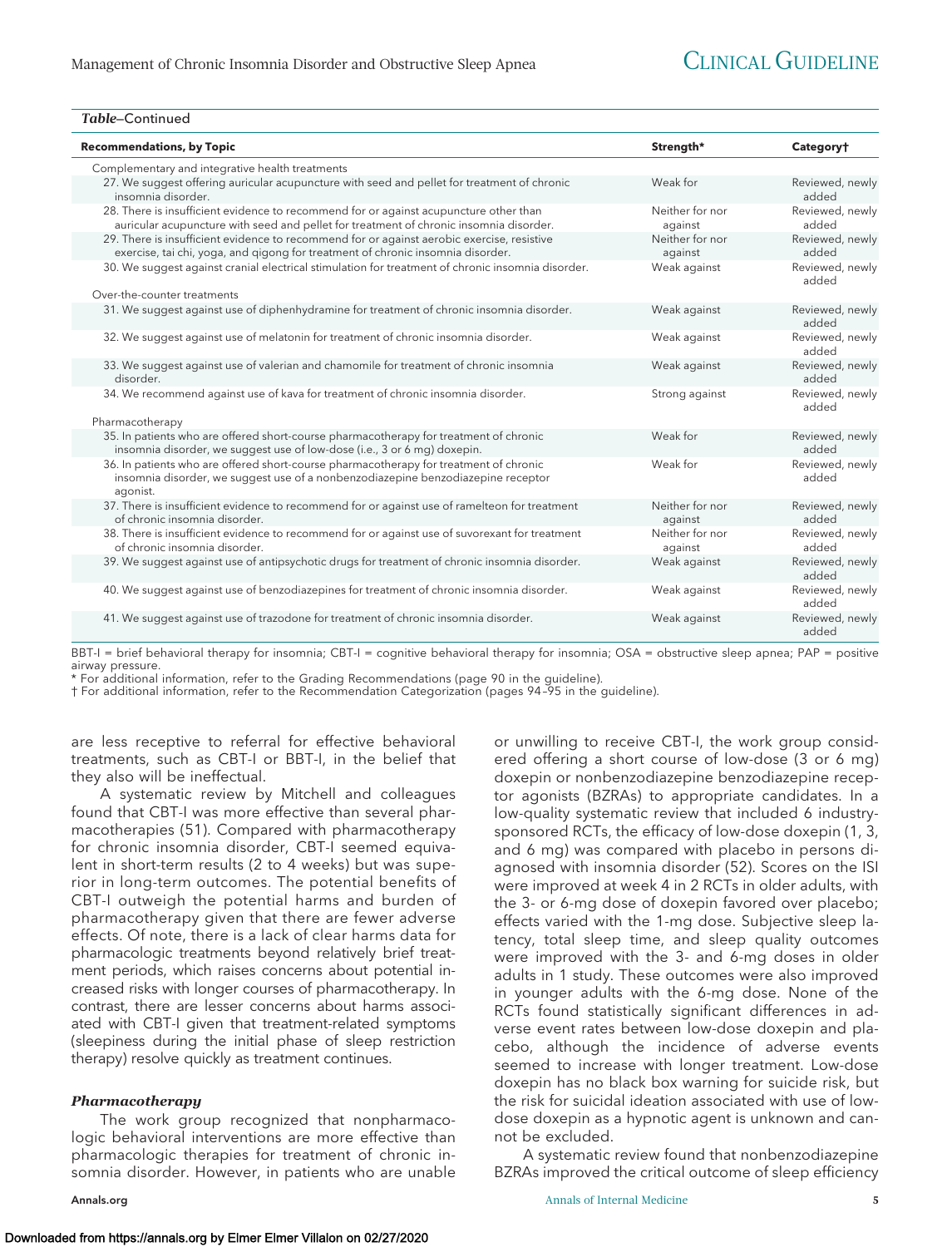#### *Figure 1.* Module A: screening for sleep disorders.



ICSD-3 = International Classification of Sleep Disorders, Third Edition; ISI = Insomnia Severity Index; NREM = non–rapid eye movement; OSA = obstructive sleep apnea; REM = rapid eye movement.

and the important outcomes of sleep onset latency, sleep quality, total sleep time, and wake after sleep onset compared with placebo (53). This review included 17 RCTs studying the efficacy of different formulations, doses, and frequency of administration of 4 nonbenzodiazepine BZRAs: zolpidem, zaleplon, eszopiclone, and zopiclone (the last of which is not available in the United States). The adverse events and with-

**6** Annals of Internal Medicine **[Annals.org](http://www.annals.org) 6** Annals.org **6** Annals.org **6** Annals.org **6** Annals.org **6** Annals.org **6** Annals.org **6** Annals.org **6** Annals.org **6** Annals.org **6** Annals.org **6** Annals.org **6** Annals.o

drawal symptoms of nonbenzodiazepine BZRAs were also assessed in a separate systematic review (41). On the basis of these reviews, benefits seemed to outweigh potential harms; however, the U.S. Food and Drug Administration recently released a safety announcement on the risk for serious injuries caused by sleep behaviors (sleepwalking, sleep driving, and other activities while not fully awake) associated with these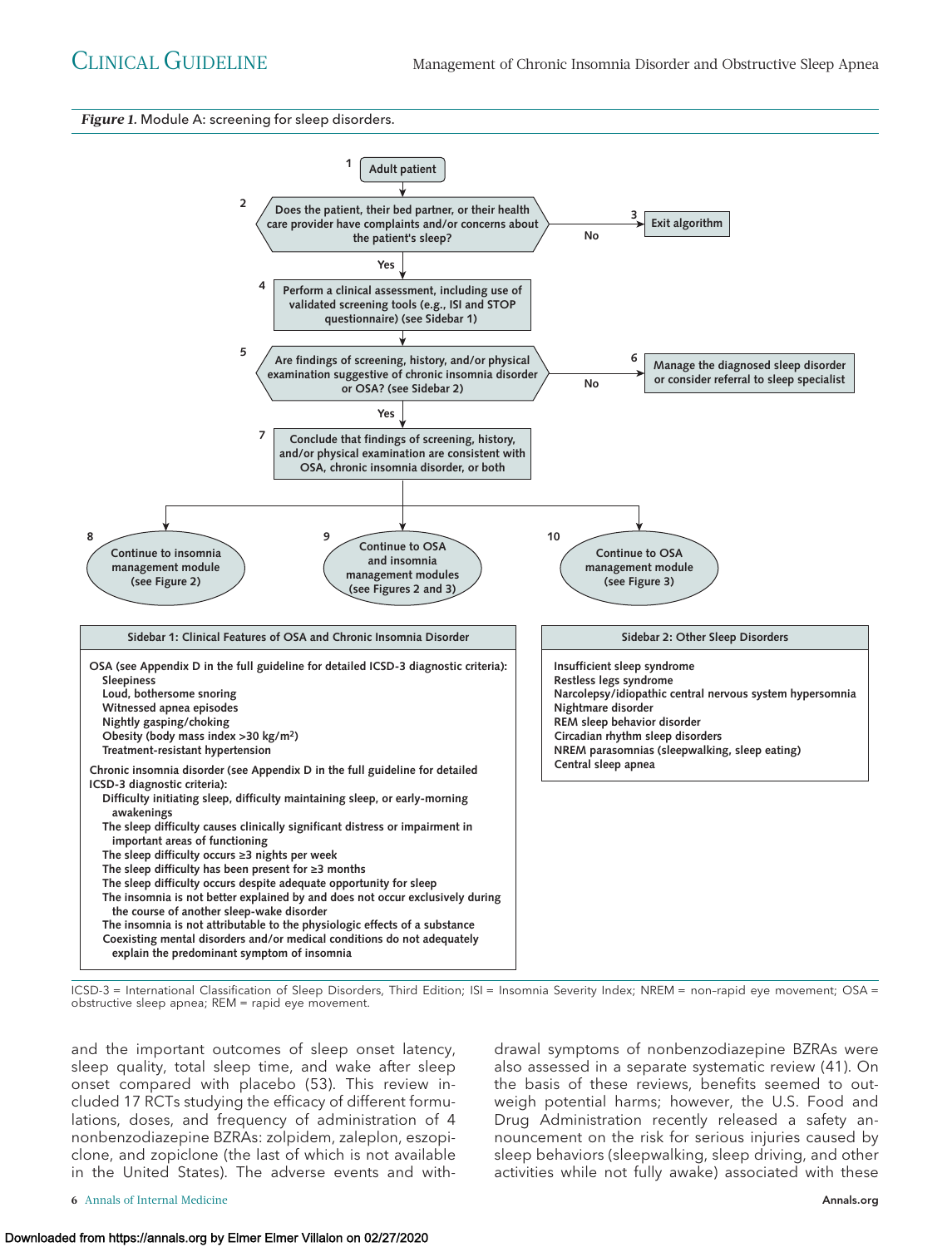



BBT-I = brief behavioral therapy for insomnia; CBT-I = cognitive behavioral therapy for insomnia; CIH = complementary and integrative health; NREM = non–rapid eye movement; PTSD = posttraumatic stress disorder; SDM = shared decision making.

\* In cases where the patient requires immediate intervention, providers may exercise clinical judgment to determine whether pharmacotherapy may be safely initiated.

† CBT-I and BBT-I are not equivalent, and there is more robust evidence for CBT-I. Although this algorithm uses CBT-I and BBT-I similarly, providers referring patients for these treatments should consider availability of the treatment, the complexity and comorbidities of the patient, and the training of the provider.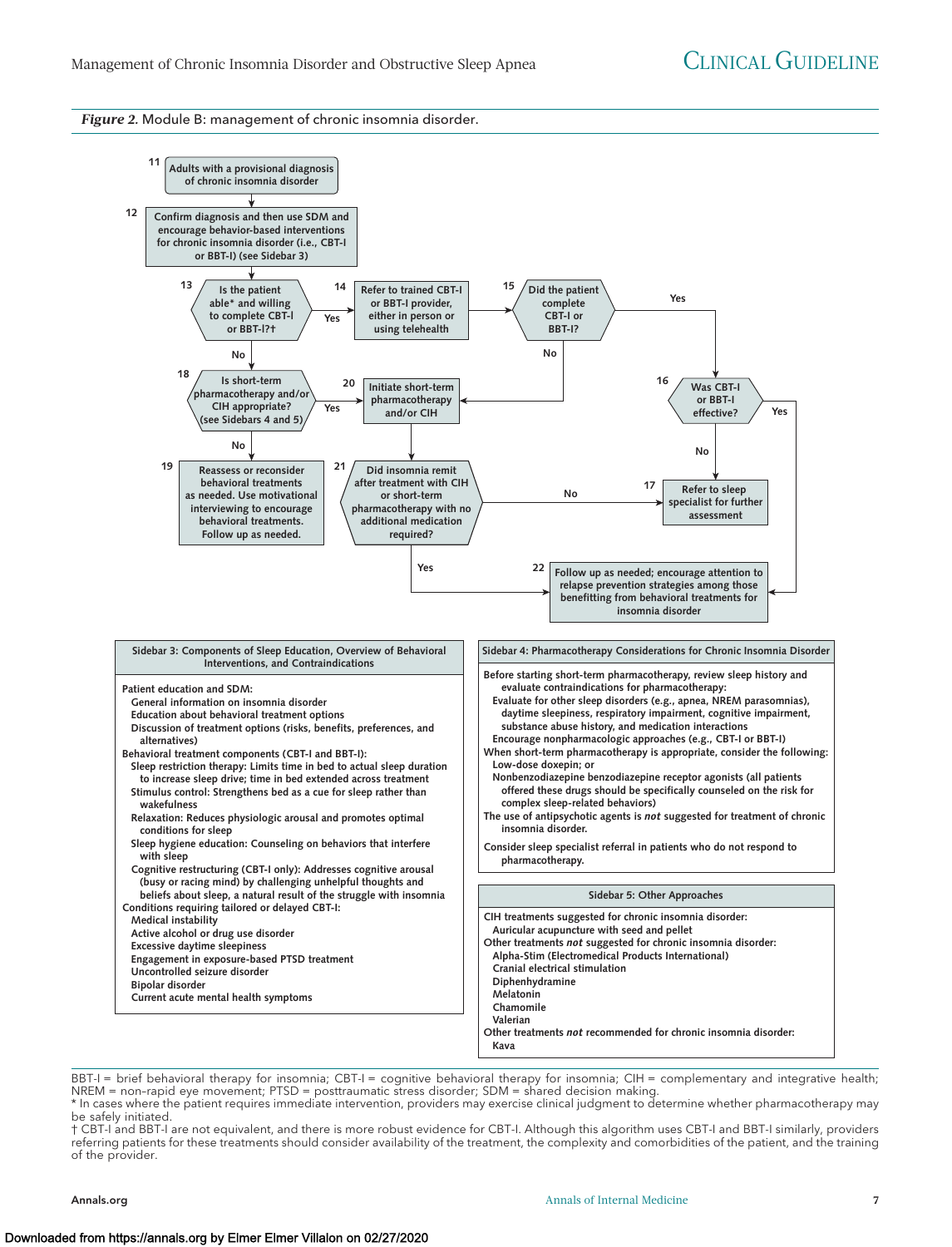*Figure 3.* Module C: management of OSA.



AHI = apnea-hypopnea index; GOLD = Global Initiative for Chronic Obstructive Lung Disease; HSAT = home sleep apnea testing; MAD = mandibular advancement device; OSA = obstructive sleep apnea; PAP = positive airway pressure; PSG = polysomnography; PTSD = posttraumatic stress disorder; REI = respiratory event index.

\* High risk for or high pretest probability of OSA.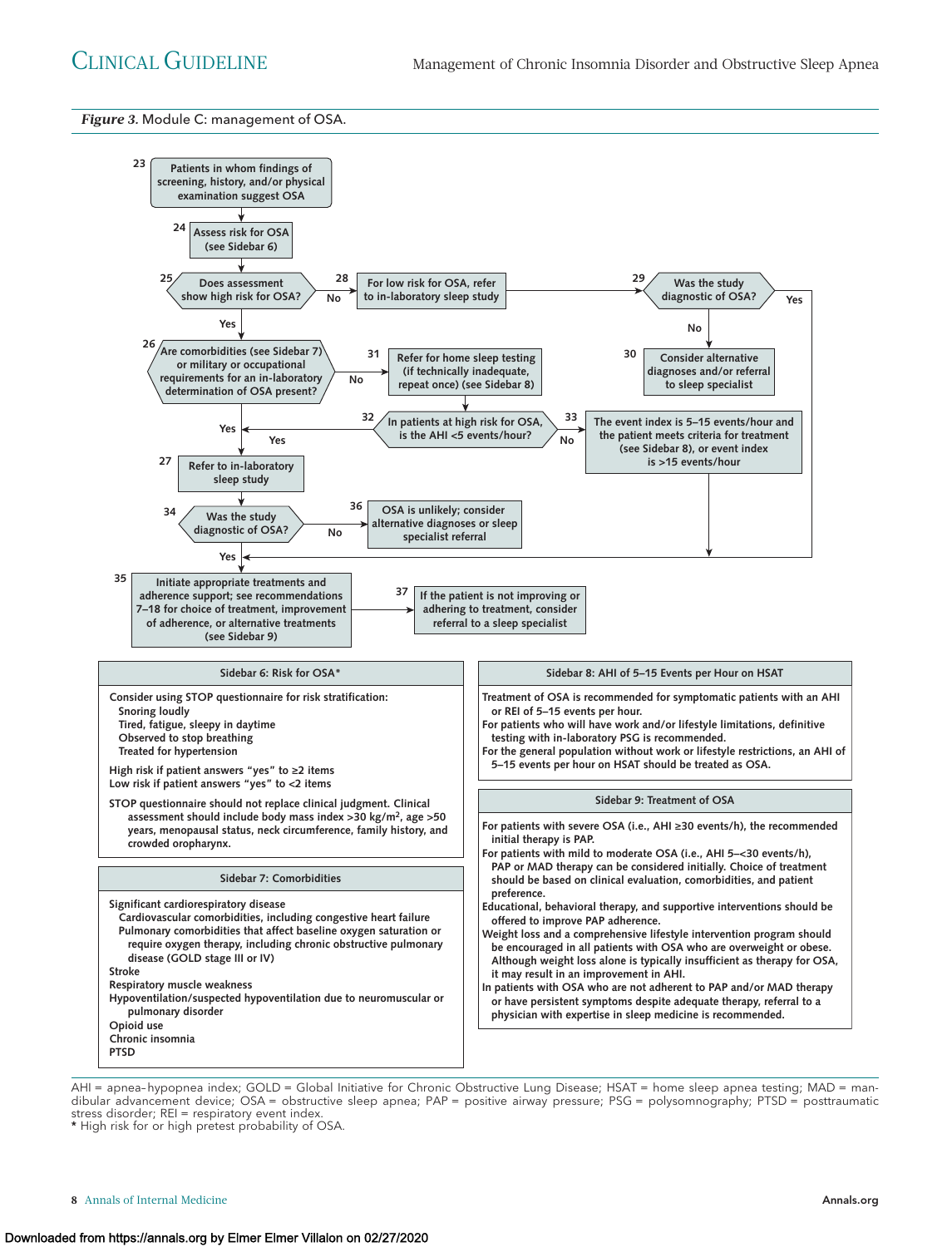agents (54). To minimize the incidence of adverse events, a nonbenzodiazepine BZRA, if prescribed, should be administered at the lowest effective dose and for the shortest possible duration, and all patients offered these agents should be counseled on the potential risks.

The work group advised against use of benzodiazepines or trazodone for treatment of chronic insomnia disorder. This recommendation was based on 4 fairquality systematic reviews (55–58) that evaluated use of pharmacologic agents. In these reviews, benzodiazepines improved sleep efficiency, sleep onset latency, sleep quality, total sleep time, and wake after sleep onset compared with placebo. However, the widely known harms and adverse effects of benzodiazepines, including risk for dependency and diversion, falls and cognitive impairment in older patients, hypoventilation in patients with respiratory conditions (including sleep apnea and obesity hypoventilation), and neuromuscular diseases, were deemed to substantially outweigh the benefits.

A systematic review reported no differences in sleep efficiency or rate of discontinuation due to adverse events between trazodone (dose range, 50 to 150 mg before bedtime) and placebo in patients diagnosed with chronic insomnia (57). Although trazodone was more effective at improving subjective sleep quality, there were no differences in sleep onset latency, total sleep time, or wake after sleep onset (57). The review had several limitations, including studies of very short durations of therapy (mean, 1.7 weeks) and follow-up of only 1 to 4 weeks. The low-quality evidence supporting the efficacy of trazodone was outweighed by its adverse effect profile.

The work group also advised against use of antihistamines and antipsychotics for treatment of chronic insomnia disorder. These drugs are often used off label because of their sedating effects; however, the systematic evidence review conducted for this guideline did not identify any studies that met inclusion criteria for their use as interventions for chronic insomnia disorder. In fact, because of the antimuscarinic adverse effect profile of antihistamines, the 2019 Beers Criteria carry a strong recommendation to avoid these drugs in older adults (59). In addition, tolerance of the sedative effects of antihistamines has been noted after 3 to 4 days of continuous use, limiting their benefit even for shortterm treatment of insomnia symptoms. Antipsychotics, most commonly quetiapine, have been used to treat insomnia disorder, but the evidence supporting their use is sparse and unclear, with small sample sizes and short treatment durations, thus making any determination of efficacy inconclusive. All antipsychotics, including low-dose quetiapine, are known to cause harms (60), including increased risk for death in elderly populations with dementia-related psychosis and increased suicidal tendencies in children, adolescents, and young adults (61).

#### *Over-the-Counter Complementary and Integrative Health Treatments*

Several herbal over-the-counter therapies were found to be ineffective for treatment of chronic insomnia disorder. The reviewed studies showed no benefit of using kava to treat chronic insomnia disorder compared with placebo, and there is a known risk for acute fatal liver toxicity with kava (62, 63). The work group noted that the U.S. Food and Drug Administration has warned health care providers and the public about the risk for acute liver damage and death associated with kava (62). Given these serious potential harms, the work group decided on a "strong against" recommendation for kava.

Use of valerian and chamomile for treatment of insomnia was also not supported by evidence. A systematic review by Leach and Page that included 14 trials evaluated the efficacy and safety of 3 herbal medicines (valerian, kava, and chamomile) for treatment of insomnia disorder and found no between-group differences in the critical outcomes of daytime functioning, insomnia severity, and sleep efficiency or the important outcomes of sleep onset latency, total sleep time, wake after sleep onset, and sleep quality with either valerian or chamomile (63). Specifically, no differences in either daytime functioning or insomnia severity were found for valerian or chamomile versus placebo.

The work group also did not find evidence to support use of melatonin for treatment of chronic insomnia disorder. The primary evidence base was a metaanalysis by Ferracioli-Oda and colleagues that included 19 studies of patients with primary insomnia (Diagnostic and Statistical Manual of Mental Disorders, Fourth Edition criteria), with highly variable treatment durations and doses of melatonin in the included studies (64). The primary outcomes were reduction in sleep latency, increase in total sleep time, and overall improvement in sleep quality. The critical outcomes of daytime functioning and ISI scores were not assessed, and adverse events were not discussed. The evidence showed an approximately 7-minute decrease in sleep latency, an 8-minute increase in total sleep time, and a very small improvement in sleep quality; however, the clinical significance of these findings was unclear. A metaregression analysis suggested that the trials with longer treatment durations and higher doses showed greater effects on sleep latency and total sleep time but did not improve sleep quality.

## **CONCLUSION**

Using a systematic, evidence-based approach, the work group identified 41 recommendations (Table) related to the diagnosis and treatment of OSA and chronic insomnia disorder, with the goal of improving outcomes for patients receiving care through the VA and DoD health care systems. Clinical practice algorithms that can assist clinicians in assessing and managing patients with chronic insomnia disorder and OSA are provided in Figures 1 to 3. Evidence supports evaluation of sleep symptoms and timely diagnosis of these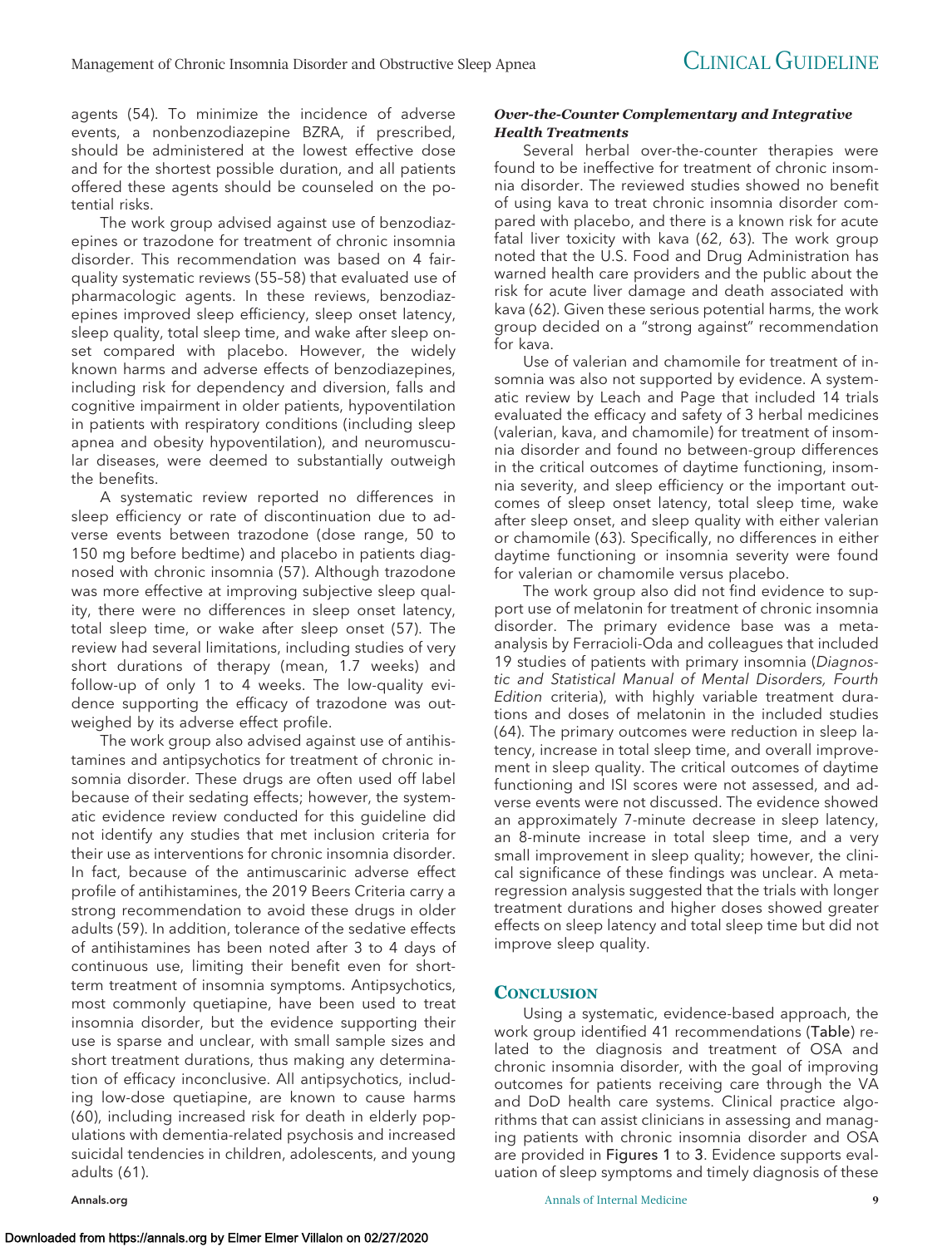2 disorders. In addition, the work group recommended specific treatments for OSA, particularly PAP therapy, with other options for patients who do not sufficiently benefit from this approach. The work group recommended CBT-I, which is supported by a large evidence base, for treatment of chronic insomnia disorder and also identified several other treatment options with emerging evidence supporting their use. Of note, the work group also recommended against several treatment approaches that are less effective (thereby diverting resources from other more effective treatments or limiting patient confidence in subsequent treatments) or that carry safety concerns. In all patients with sleep disorders, consultation with a sleep medicine specialist should be considered, especially for those in whom the diagnosis is uncertain or treatment proves challenging. Future research combining therapies for OSA and insomnia is needed, and comparative effectiveness trials evaluating the relative benefits of different approaches are warranted.

From University of Texas Health Science Center at San Antonio, San Antonio, Texas (V.M.); David Geffen School of Medicine at UCLA and VA Greater Los Angeles Healthcare System, Los Angeles, California (J.M.); Durham VA Healthcare System and Duke University School of Medicine, Durham, North Carolina (C.S.U.); John D. Dingell VA Medical Center Sleep Wake Disorders Center and Wayne State University, Detroit, Michigan (S.C.); U.S. Army SAMHS Sleep Medicine Service, San Antonio, Texas, and Wilford Hall Ambulatory Surgical Center, Lackland Air Force Base, Texas (M.S.B.); Walter Reed National Military Medical Center/Defense Health Agency, Bethesda, Maryland (C.S.); and Department of Veterans Affairs, Washington, DC (J.S.).

**Financial Support:** By the Durham Center of Innovation to Accelerate Discovery and Practice Transformation (CIN-13-410) at the Durham VA Healthcare System.

**Disclosures:** Dr. Mysliwiec reports personal fees from CPAP Medical outside the submitted work. Dr. Martin reports serving as a member of the board of directors of the American Academy of Sleep Medicine. Authors not named here have disclosed no conflicts of interest. Disclosures can also be viewed at [www](http://www.acponline.org/authors/icmje/ConflictOfInterestForms.do?msNum=M19-3575) [.acponline.org/authors/icmje/ConflictOfInterestForms.do?ms](http://www.acponline.org/authors/icmje/ConflictOfInterestForms.do?msNum=M19-3575) [Num=M19-3575.](http://www.acponline.org/authors/icmje/ConflictOfInterestForms.do?msNum=M19-3575)

**Corresponding Author:** James Sall, PhD, Department of Veterans Affairs, 811 Vermont Avenue NW, Washington, DC 20420.

Current author addresses and author contributions are available at [Annals.org.](http://www.annals.org)

## **References**

1. National Center on Sleep Disorders Research. National Institutes of Health Sleep Disorders Research Plan. NIH publication no. 11- 7820. Washington, DC: National Institutes of Health; November 2011. Accessed at [www.nhlbi.nih.gov/files/docs/resources/sleep](http://www.nhlbi.nih.gov/files/docs/resources/sleep/201101011NationalSleepDisordersResearchPlanDHHSPublication11-7820.pdf) [/201101011NationalSleepDisordersResearchPlanDHHSPublication](http://www.nhlbi.nih.gov/files/docs/resources/sleep/201101011NationalSleepDisordersResearchPlanDHHSPublication11-7820.pdf) [11-7820.pdf](http://www.nhlbi.nih.gov/files/docs/resources/sleep/201101011NationalSleepDisordersResearchPlanDHHSPublication11-7820.pdf) on 7 January 2020.

**10** Annals of Internal Medicine **[Annals.org](http://www.annals.org) 10** Annals.org **10** Annals.org **10** Annals.org **10** Annals.org **10** Annals.org **10** Annals.org **10** Annals.org **10** Annals.org **10** Annals.org **10** Annals.org **10** Annals.org

2. National Institutes of Health. National Institutes of Health State of the Science Conference statement on manifestations and management of chronic insomnia in adults, June 13–15, 2005. Sleep. 2005; 28:1049-57. [PMID: 16268373]

3. Ford ES, Cunningham TJ, Giles WH, et al. Trends in insomnia and excessive daytime sleepiness among U.S. adults from 2002 to 2012. Sleep Med. 2015;16:372-8. [PMID: 25747141] doi:10.1016/j.sleep .2014.12.008

4. Ohayon MM. Epidemiology of insomnia: what we know and what we still need to learn. Sleep Med Rev. 2002;6:97-111. [PMID: 12531146]

5. Morin CM, Benca R. Chronic insomnia. Lancet. 2012;379:1129-41. [PMID: 22265700] doi:10.1016/S0140-6736(11)60750-2

6. Senaratna CV, Perret JL, Lodge CJ, et al. Prevalence of obstructive sleep apnea in the general population: a systematic review. Sleep Med Rev. 2017;34:70-81. [PMID: 27568340] doi:10.1016/j.smrv.2016 .07.002

7. Troxel WM, Shih RA, Pedersen ER, et al. Sleep in the military: promoting healthy sleep among U.S. servicemembers. Rand Health Q. 2015;5:19. [PMID: 28083395]

8. Taylor DJ, Pruiksma KE, Hale WJ, et al; STRONG STAR Consortium. Prevalence, correlates, and predictors of insomnia in the US Army prior to deployment. Sleep. 2016;39:1795-806. [PMID: 27450687]

9. Caldwell JA, Knapik JJ, Shing TL, et al. The association of insomnia and sleep apnea with deployment and combat exposure in the entire population of US Army soldiers from 1997 to 2011: a retrospective cohort investigation. Sleep. 2019;42. [PMID: 31106808] doi: 10.1093/sleep/zsz112

10. Mysliwiec V, McGraw L, Pierce R, et al. Sleep disorders and associated medical comorbidities in active duty military personnel. Sleep. 2013;36:167-74. [PMID: 23372263] doi:10.5665/sleep.2364

11. Mysliwiec V, Gill J, Lee H, et al. Sleep disorders in US military personnel: a high rate of comorbid insomnia and obstructive sleep apnea.Chest.2013;144:549-57. [PMID:23681455]doi:10.1378/chest .13-0088

12. Foster SN, Hansen SL, Capener DC, et al. Gender differences in sleep disorders in the US military. Sleep Health. 2017;3:336-41. [PMID: 28923189] doi:10.1016/j.sleh.2017.07.015

13. Collen J, Orr N, Lettieri CJ, et al. Sleep disturbances among soldiers with combat-related traumatic brain injury. Chest. 2012;142: 622-30. [PMID: 22459784] doi:10.1378/chest.11-1603

14. Martin JL, Schweizer CA, Hughes JM, et al. Estimated prevalence of insomnia among women veterans: results of a postal survey. Womens Health Issues. 2017;27:366-73. [PMID: 28110799] doi:10.1016/j .whi.2016.12.003

15. Alexander M, Ray MA, Hébert JR, et al. The National Veteran Sleep Disorder Study: descriptive epidemiology and secular trends, 2000 –2010. Sleep. 2016;39:1399-410. [PMID: 27091538] doi:10 .5665/sleep.5972

16. Zhang Y, Weed JG, Ren R, et al. Prevalence of obstructive sleep apnea in patients with posttraumatic stress disorder and its impact on adherence to continuous positive airway pressure therapy: a meta-analysis. Sleep Med. 2017;36:125-32. [PMID: 28735910] doi: 10.1016/j.sleep.2017.04.020

17. Jenkins MM, Colvonen PJ, Norman SB, et al. Prevalence and mental health correlates of insomnia in first-encounter veterans with and without military sexual trauma. Sleep. 2015;38:1547-54. [PMID: 26085301] doi:10.5665/sleep.5044

18. Araújo T, Jarrin DC, Leanza Y, et al. Qualitative studies of insomnia: current state of knowledge in the field. Sleep Med Rev. 2017;31: 58-69. [PMID: 27090821] doi:10.1016/j.smrv.2016.01.003

19. Ulmer CS, Bosworth HB, Beckham JC, et al. Veterans Affairs primary care provider perceptions of insomnia treatment. J Clin Sleep Med. 2017;13:991-9. [PMID: 28728623] doi:10.5664/jcsm.6702

20. Baldwin CM, Bell IR, Guerra S, et al. Obstructive sleep apnea and ischemic heart disease in southwestern US veterans: implications for clinical practice. Sleep Breath. 2005;9:111-8. [PMID: 16091955]

21. Bravata DM, McClain V, Austin C, et al. Diagnosing and managing sleep apnea in patients with chronic cerebrovascular disease: a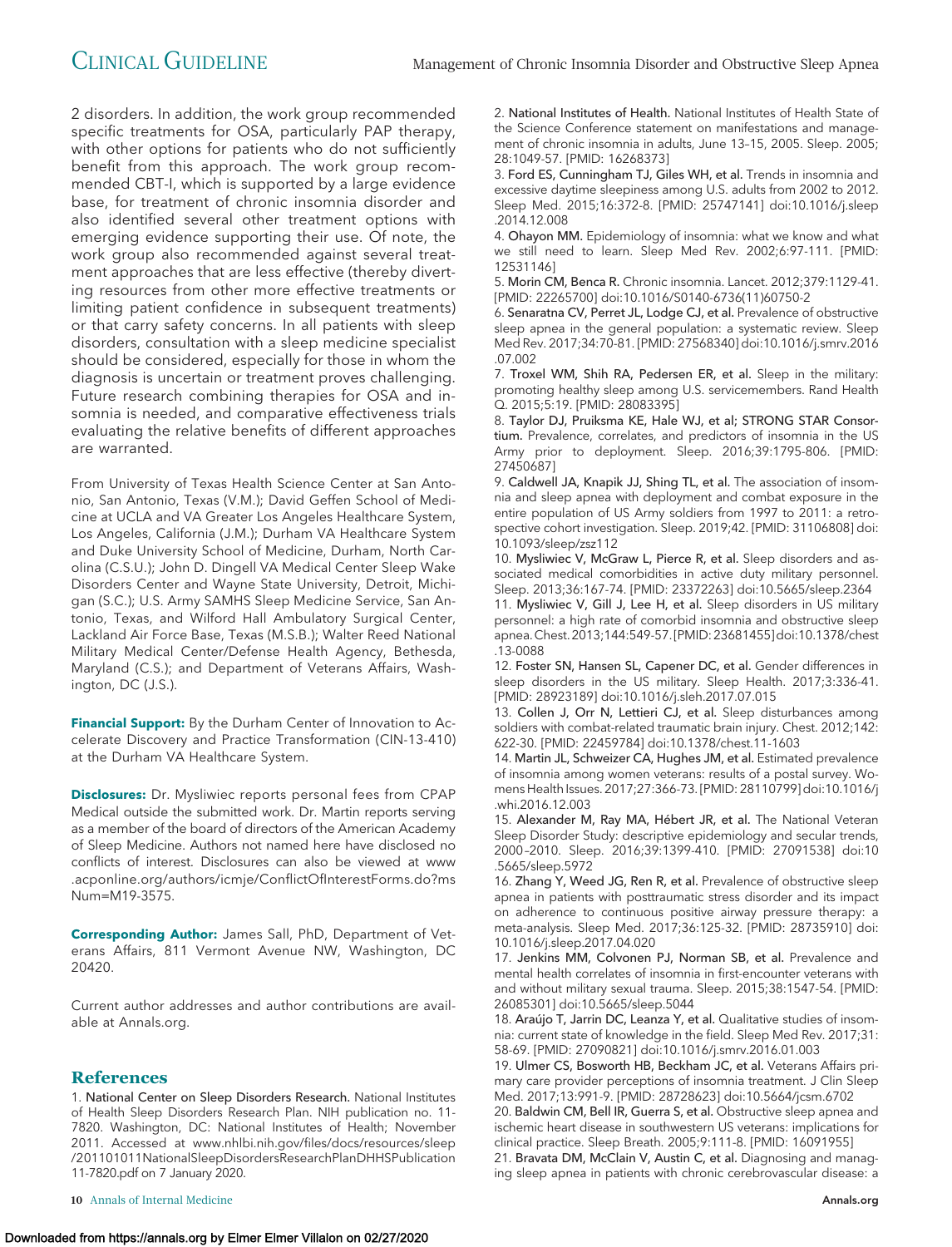randomized trial of a home-based strategy. Sleep Breath. 2017;21: 713-25. [PMID: 28386781] doi:10.1007/s11325-017-1494-5

22. Graham R, Mancher M, Miller Wolman D, et al, eds. Clinical Practice Guidelines We Can Trust. Washington, DC: National Academies Pr; 2011.

23. Atkins D, Best D, Briss PA, et al; GRADE Working Group. Grading quality of evidence and strength of recommendations. BMJ. 2004;328:1490. [PMID: 15205295]

24. Andrews J, Guyatt G, Oxman AD, et al. GRADE guidelines: 14. Going from evidence to recommendations: the significance and presentation of recommendations. J Clin Epidemiol. 2013;66:719-25. [PMID: 23312392] doi:10.1016/j.jclinepi.2012.03.013

25. Andrews JC, Schünemann HJ, Oxman AD, et al. GRADE guidelines: 15. Going from evidence to recommendation—determinants of a recommendation's direction and strength. J Clin Epidemiol. 2013; 66:726-35. [PMID: 23570745] doi:10.1016/j.jclinepi.2013.02.003

26. Chiu HY, Chen PY, Chuang LP, et al. Diagnostic accuracy of the Berlin Questionnaire, STOP-BANG, STOP, and Epworth Sleepiness Scale in detecting obstructive sleep apnea: a bivariate meta-analysis. SleepMed Rev. 2017;36:57-70. [PMID: 27919588] doi:10.1016/j.smrv .2016.10.004

27. Chung F, Yegneswaran B, Liao P, et al. STOP questionnaire: a tool to screen patients for obstructive sleep apnea. Anesthesiology. 2008;108: 812-21. [PMID: 18431116] doi:10.1097/ALN.0b013e31816d83e4

28. Rosen IM, Kirsch DB, Chervin RD, et al; American Academy of Sleep Medicine Board of Directors. Clinical use of a home sleep apnea test: an American Academy of Sleep Medicine position statement. J Clin Sleep Med. 2017;13:1205-7. [PMID: 28942762] doi:10 .5664/jcsm.6774

29. Barbé F, Durán-Cantolla J, Sánchez-de-la-Torre M, et al; Spanish Sleep And Breathing Network. Effect of continuous positive airway pressure on the incidence of hypertension and cardiovascular events in nonsleepy patients with obstructive sleep apnea: a randomized controlled trial. JAMA. 2012;307:2161-8. [PMID: 22618923] doi:10 .1001/jama.2012.4366

30. Soldatos CR, Dikeos DG, Paparrigopoulos TJ. Athens Insomnia Scale: validation of an instrument based on ICD-10 criteria. J Psychosom Res. 2000;48:555-60. [PMID: 11033374]

31. Chiu HY, Chang LY, Hsieh YJ, et al. A meta-analysis of diagnostic accuracy of three screening tools for insomnia. J Psychosom Res. 2016;87:85-92. [PMID: 27411756] doi:10.1016/j.jpsychores.2016.06 .010

32. Wozniak DR, Lasserson TJ, Smith I. Educational, supportive and behavioural interventions to improve usage of continuous positive airway pressure machines in adults with obstructive sleep apnoea. Cochrane Database Syst Rev. 2014:CD007736. [PMID: 24399660] doi:10.1002/14651858.CD007736.pub2

33. Khan SU, Duran CA, Rahman H, et al. A meta-analysis of continuous positive airway pressure therapy in prevention of cardiovascular events in patients with obstructive sleep apnoea. Eur Heart J. 2018;39:2291-7. [PMID: 29069399] doi:10.1093/eurheartj/ehx597

34. Zhao YY, Wang R, Gleason KJ, et al; BestAIR Investigators. Effect of continuous positive airway pressure treatment on health-related quality of life and sleepiness in high cardiovascular risk individuals with sleep apnea: Best Apnea Interventions for Research (BestAIR) trial. Sleep. 2017;40. [PMID: 28419387] doi:10.1093/sleep/zsx040

35. Bastos HN, Cardoso AV, Castro AS, et al. Randomised short-term trial of high-span versus low-span APAP for treating sleep apnoea. Sleep Breath. 2016;20:183-90. [PMID: 26066701] doi:10.1007 /s11325-015-1203-1

36. El-Solh AA, Homish GG, Ditursi G, et al. A randomized crossover trial evaluating continuous positive airway pressure versus mandibular advancement device on health outcomes in veterans with posttraumatic stress disorder. J Clin Sleep Med. 2017;13:1327-35. [PMID: 29065960] doi:10.5664/jcsm.6808

37. Schwartz M, Acosta L, Hung YL, et al. Effects of CPAP and mandibular advancement device treatment in obstructive sleep apnea patients: a systematic review and meta-analysis. Sleep Breath. 2018; 22:555-68. [PMID: 29129030] doi:10.1007/s11325-017-1590-6

38. Banhiran W, Assanasen P, Nopmaneejumrudlers C, et al. Adjustable thermoplastic oral appliance versus positive airway pressure for obstructive sleep apnea. Laryngoscope. 2018;128:516-22. [PMID: 28714534] doi:10.1002/lary.26753

39. Nikolopoulou M, Byraki A, Ahlberg J, et al. Oral appliance therapy versus nasal continuous positive airway pressure in obstructive sleep apnoea syndrome: a randomised, placebo-controlled trial on self-reported symptoms of common sleep disorders and sleep-related problems. J Oral Rehabil. 2017;44:452-60. [PMID: 28294380] doi:10.1111/joor.12505

40. de Vries GE, Wijkstra PJ, Houwerzijl EJ, et al. Cardiovascular effects of oral appliance therapy in obstructive sleep apnea: a systematic review and meta-analysis. Sleep Med Rev. 2018;40:55-68. [PMID: 29195726] doi:10.1016/j.smrv.2017.10.004

41. Brasure M, MacDonald R, Fuchs E, et al. Management of Insomnia Disorder. Comparative Effectiveness Reviews no. 159. Report no. 15(16)-EHC027-EF. Rockville, MD: Agency for Healthcare Research and Quality; 2015.

42. Buysse DJ. Insomnia. JAMA. 2013;309:706-16. [PMID: 23423416] doi:10.1001/jama.2013.193

43. Johnson JA, Rash JA, Campbell TS, et al. A systematic review and meta-analysis of randomized controlled trials of cognitive behavior therapy for insomnia (CBT-I) in cancer survivors. Sleep Med Rev. 2016;27:20-8. [PMID: 26434673] doi:10.1016/j.smrv.2015.07.001

44. Taylor DJ, Peterson AL, Pruiksma KE, et al; STRONG STAR Consortium. Internet and in-person cognitive behavioral therapy for insomnia in military personnel: a randomized clinical trial. Sleep. 2017; 40. [PMID: 28472528] doi:10.1093/sleep/zsx075

45. Laurel Franklin C, Walton JL, Raines AM, et al. Pilot study comparing telephone to in-person delivery of cognitive-behavioural therapy for trauma-related insomnia for rural veterans. J Telemed Telecare. 2018; 24:629-35. [PMID: 28950755] doi:10.1177/1357633X17732366

46. Lancee J, van Straten A, Morina N, et al. Guided online or faceto-face cognitive behavioral treatment for insomnia: a randomized wait-list controlled trial. Sleep. 2016;39:183-91. [PMID: 26414893] doi:10.5665/sleep.5344

47. Blom K, Tarkian Tillgren H, Wiklund T, et al. Internet-vs. groupdelivered cognitive behavior therapy for insomnia: a randomized controlled non-inferiority trial. Behav Res Ther. 2015;70:47-55. [PMID: 25981329] doi:10.1016/j.brat.2015.05.002

48. Espie CA, Kyle SD, Williams C, et al. A randomized, placebocontrolled trial of online cognitive behavioral therapy for chronic insomnia disorder delivered via an automated media-rich web application. Sleep. 2012;35:769-81. [PMID: 22654196] doi:10.5665/sleep .1872

49. Chung KF, Lee CT, Yeung WF, et al. Sleep hygiene education as a treatment of insomnia: a systematic review and meta-analysis. Fam Pract. 2018;35:365-75. [PMID: 29194467] doi:10.1093/fampra /cmx122

50. Morgan K, Gregory P, Tomeny M, et al. Self-help treatment for insomnia symptoms associated with chronic conditions in older adults: a randomized controlled trial. J Am Geriatr Soc. 2012;60: 1803-10. [PMID: 23035962] doi:10.1111/j.1532-5415.2012.04175.x 51. Mitchell MD, Gehrman P, Perlis M, et al. Comparative effective-

ness of cognitive behavioral therapy for insomnia: a systematic review. BMC Fam Pract. 2012;13:40. [PMID: 22631616] doi:10.1186/ 1471-2296-13-40

52. Yeung WF, Chung KF, Yung KP, et al. Doxepin for insomnia: a systematic review of randomized placebo-controlled trials. Sleep Med Rev. 2015;19:75-83. [PMID: 25047681] doi:10.1016/j.smrv.2014 .06.001

53. Mansbach RS, Ludington E, Rogowski R, et al. A placebo- and active-controlled assessment of 6- and 50-mg oral doxepin on cardiac repolarization in healthy volunteers: a thorough QT evaluation. Clin Ther. 2011;33:851-62. [PMID: 21722958] doi:10.1016/j.clinthera .2011.05.092

54. U.S. Food and Drug Administration. FDA adds boxed warning for risk of serious injuries caused by sleepwalking with certain prescription insomnia medicines. 30 April 2019. Accessed at [www.fda](http://www.fda.gov/drugs/drug-safety-and-availability/fda-adds-boxed-warning-risk-serious-injuries-caused-sleepwalking-certain-prescription-insomnia) [.gov/drugs/drug-safety-and-availability/fda-adds-boxed-warning-risk-](http://www.fda.gov/drugs/drug-safety-and-availability/fda-adds-boxed-warning-risk-serious-injuries-caused-sleepwalking-certain-prescription-insomnia)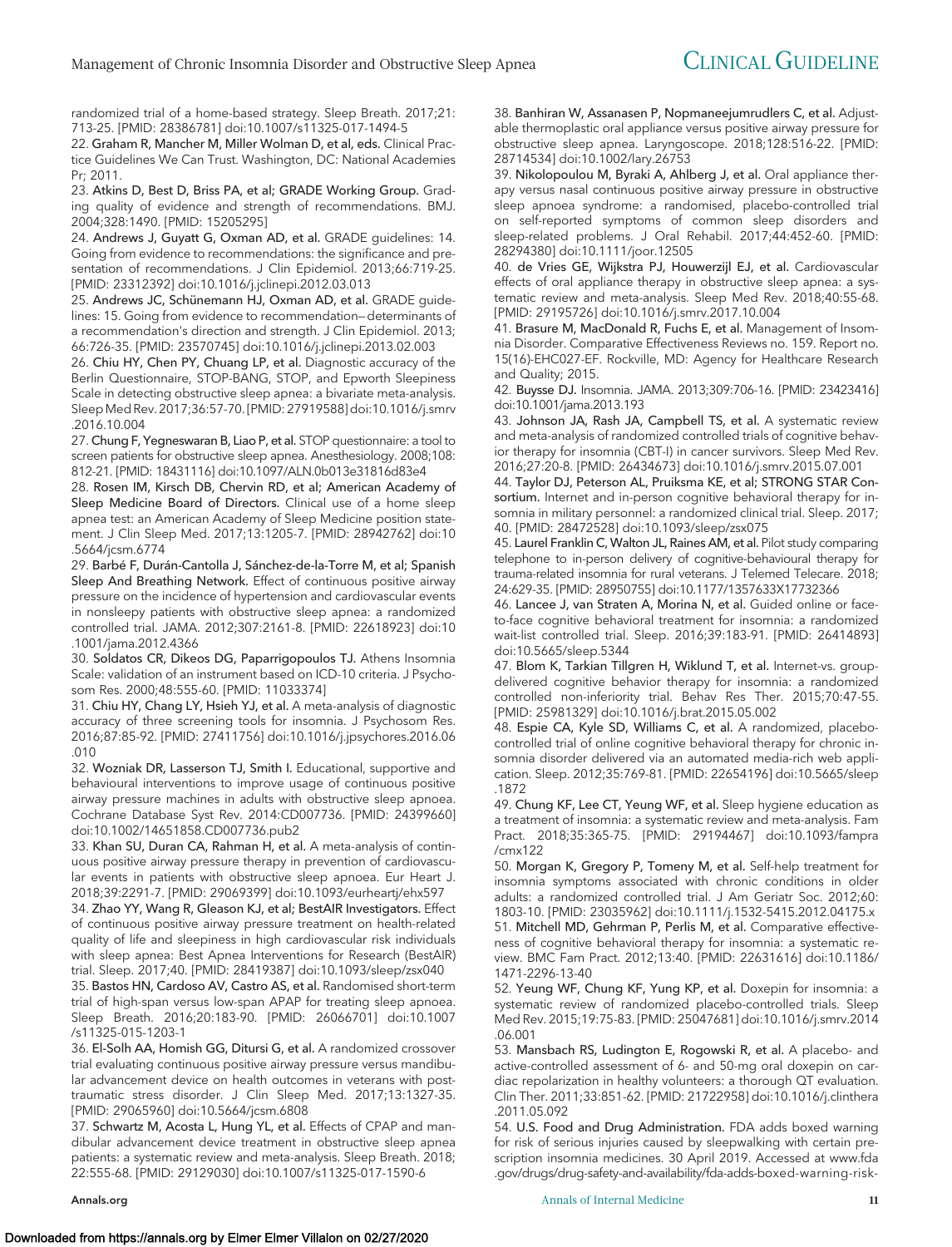[serious-injuries-caused-sleepwalking-certain-prescription-insomnia](http://www.fda.gov/drugs/drug-safety-and-availability/fda-adds-boxed-warning-risk-serious-injuries-caused-sleepwalking-certain-prescription-insomnia) on 31 July 2019.

55. Winkler A, Auer C, Doering BK, et al. Drug treatment of primary insomnia: a meta-analysis of polysomnographic randomized controlled trials. CNS Drugs. 2014;28:799-816. [PMID: 25168785] doi: 10.1007/s40263-014-0198-7

56. Kuriyama A, Honda M, Hayashino Y. Ramelteon for the treatment of insomnia in adults: a systematic review and meta-analysis. Sleep Med. 2014;15:385-92. [PMID: 24656909] doi:10.1016/j.sleep.2013.11.788

57. Yi XY, Ni SF, Ghadami MR, et al. Trazodone for the treatment of insomnia: a meta-analysis of randomized placebo-controlled trials. Sleep Med. 2018;45:25-32. [PMID: 29680424] doi:10.1016/j.sleep .2018.01.010

58. Liu Y, Xu X, Dong M, et al. Treatment of insomnia with tricyclic antidepressants: a meta-analysis of polysomnographic randomized controlled trials. Sleep Med. 2017;34:126-33. [PMID: 28522080] doi: 10.1016/j.sleep.2017.03.007

59. By the 2019 American Geriatrics Society Beers Criteria® Update Expert Panel. American Geriatrics Society 2019 updated AGS Beers Criteria® for potentially inappropriate medication use in older adults. J Am Geriatr Soc. 2019;67:674-94. [PMID: 30693946] doi:10.1111/ jgs.15767

60. Coe HV, Hong IS. Safety of low doses of quetiapine when used for insomnia. Ann Pharmacother. 2012;46:718-22. [PMID: 22510671] doi:10.1345/aph.1Q697

61. U.S. Food and Drug Administration. Full Prescribing Information: Seroquel. 2017. Accessed at [www.accessdata.fda.gov/drugsatfda](http://www.accessdata.fda.gov/drugsatfda_docs/label/2017/020639s065lbl.pdf) [\\_docs/label/2017/020639s065lbl.pdf](http://www.accessdata.fda.gov/drugsatfda_docs/label/2017/020639s065lbl.pdf) on 31 July 2019.

62. U.S. Food and Drug Administration. Consumer Advisory: Kava-Containing Dietary Supplements May Be Associated With Severe Liver Injury. 2002. Accessed at [https://nccih.nih.gov/news/alerts](https://nccih.nih.gov/news/alerts/kava) [/kava](https://nccih.nih.gov/news/alerts/kava) on 20 November 2018.

63. Leach MJ, Page AT. Herbal medicine for insomnia: a systematic review and meta-analysis. Sleep Med Rev. 2015;24:1-12. [PMID: 25644982] doi:10.1016/j.smrv.2014.12.003

64. Ferracioli-Oda E, Qawasmi A, Bloch MH. Meta-analysis: melatonin for the treatment of primary sleep disorders. PLoS One. 2013;8: e63773. [PMID: 23691095] doi:10.1371/journal.pone.0063773